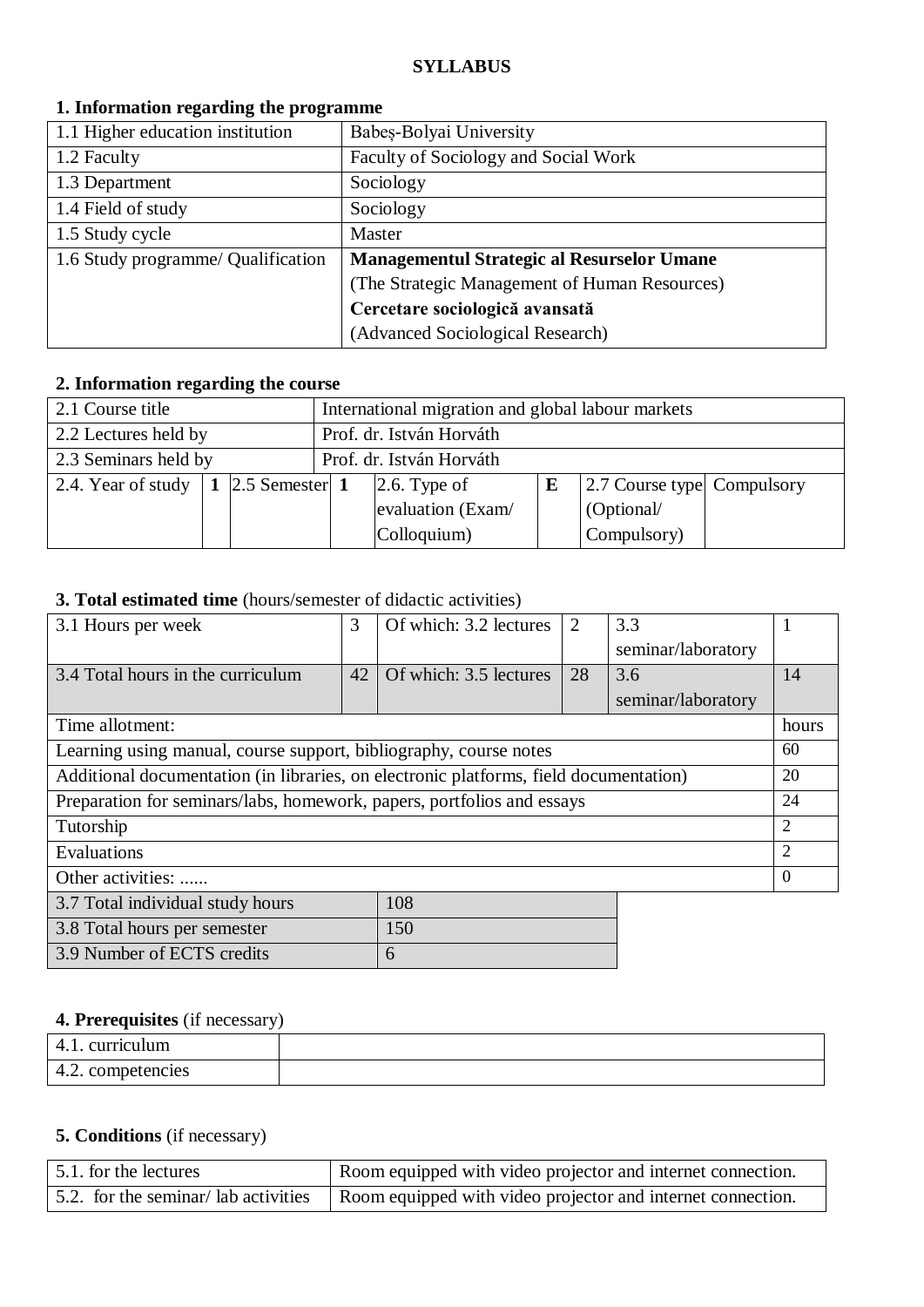|                            | 6. Specific competencies acquired                                                                                         |
|----------------------------|---------------------------------------------------------------------------------------------------------------------------|
|                            | To make use of concepts, theories, paradigms and methods useful in researching spatial mobility                           |
|                            | processes having relevance for organizations and communities                                                              |
| Professional competencies  | To operationalize key concepts and to formulate hypotheses in explaining and interpreting various<br>aspects of migration |
|                            | Elaboration of applied research projects based on concepts and theories of migration.                                     |
|                            | Elaborate diagnosis and intervention in relation with various consequences generated by<br>emigration.                    |
|                            | The ability to make use of various online data sources regarding various aspects of migration                             |
| competencies<br>ransversal | (magnitude and dynamics of migration, organizations of migration, diaspora research, etc.)                                |

# **7. Course Objectives** (outcome of the acquired competencies)

| 7.1 General objective of the<br>course  | Understand the emergence, structuration and consequences of international<br>migration, both from the perspective of source and destination countries, with<br>a special focus on Romania as country of origin.                                                                                                                                                                                                                                                                                        |
|-----------------------------------------|--------------------------------------------------------------------------------------------------------------------------------------------------------------------------------------------------------------------------------------------------------------------------------------------------------------------------------------------------------------------------------------------------------------------------------------------------------------------------------------------------------|
| 7.2 Specific objective of the<br>course | Analysis of the institutionalized structuration of the contemporary labour<br>migration and the transformations in terms of social organization of labour<br>(both in receiving and sending countries) determined by the new waves of<br>migrations. Understating the relation between the expanding globalization<br>and various forms and typologies of migration. Critical analysis of the public<br>policies in the realm of migration and migration induced social and political<br>consequences. |

### **8. Content**

| 8.1 Lectures                                                                                                                                                                                  | Teaching methods                                                                           | Remarks |
|-----------------------------------------------------------------------------------------------------------------------------------------------------------------------------------------------|--------------------------------------------------------------------------------------------|---------|
| Introduction. Presentation of the syllabus. Organization of<br>seminaries clarification of the final assessment guidelines.<br>An inventory of the acquired knowledge regarding<br>migration. | Interactive exposure<br>$\bullet$<br>Explanation<br>$\bullet$<br>Conversation<br>$\bullet$ |         |
| Baseline typologies. Boundaries and migration: internal and<br>external migration. Freedom, voluntary and coerced<br>migration. Politic and economic migration. Asylum and<br>refugees        | Interactive exposure<br>$\bullet$<br>Explanation<br>$\bullet$<br>Conversation<br>$\bullet$ |         |
| Post-world war European migration. Ethnic migration.<br>Emigration of Jews and Germans from Romania<br>International refugee regime: UNCHR EU and the refugee<br>crisis.                      | • Interactive exposure<br>Explanation<br>٠<br>Conversation<br>$\bullet$                    |         |
| Legal status of migrants. Illegal and irregular migration.                                                                                                                                    | Interactive exposure<br>$\bullet$                                                          |         |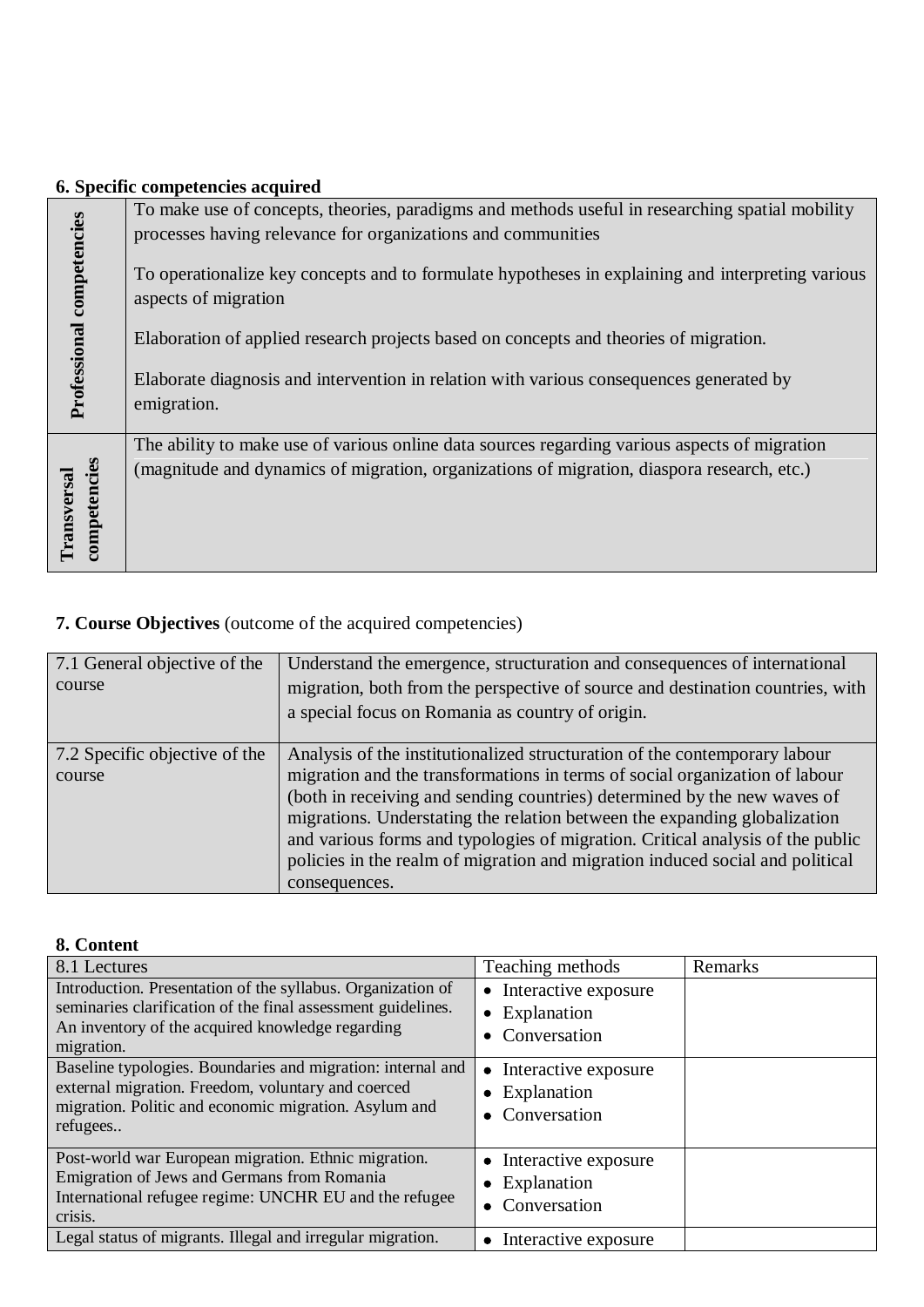| Forms of organization of international migrations<br>spontaneous and managed migration. Migration and skills:<br>from brain-drain to brain exchange. Labour migration<br>agencies and policies. East West EU migration.                                                             | Explanation<br>$\bullet$<br>Conversation<br>٠                                                                               |
|-------------------------------------------------------------------------------------------------------------------------------------------------------------------------------------------------------------------------------------------------------------------------------------|-----------------------------------------------------------------------------------------------------------------------------|
| Counting migrants. Basic statistical concepts and systems<br>of statistical monitoring of international migration and<br>migrants. Stocks and flows. Types of population of foreign<br>origin. Mirror statistics. Data sources and metadata<br>analysis: EUROSTAT, WorldBank, OECD. | Interactive exposure<br>$\bullet$<br>Explanation<br>Conversation<br>Didactical<br>$\bullet$<br>demonstration                |
| Theories of international migration. Demographic models.<br>Zelinsky's mobility transition model. Basic behaviourist<br>models (push-pull) Classical and neo-classical economic<br>models in explaining migration.                                                                  | Interactive exposure<br>$\bullet$<br>Explanation<br>Conversation<br>$\bullet$                                               |
| Structural theories: dual (segmented) labour market<br>theory. World system theories. Migration system.<br>Culture of migration                                                                                                                                                     | Interactive exposure<br>$\bullet$<br>Explanation<br>$\bullet$<br>Conversation                                               |
| International migration history until the second world<br>war. Colonization. The first wave of globalizationEnd<br>of 19 <sup>th</sup> century migration to America. Transylvania at<br>the beginning of twentieth century and the connection<br>to global migration streams.       | Interactive exposure<br>$\bullet$<br>Explanation<br>$\bullet$<br>Conversation                                               |
| Migration during communism. Iron Curtain and the<br>politicisation of asylum. Labour migration regimes:<br>Gastarbeiter and Bracero programs, the questionable<br>temporary migration schemes.                                                                                      | Interactive exposure<br>$\bullet$<br>Explanation<br>Conversation<br>$\bullet$                                               |
| Post 1989 migration in Europe. From fortress Europe<br>to EU integration. Romania and migration.                                                                                                                                                                                    | Interactive exposure<br>Explanation<br>$\bullet$                                                                            |
| Transnationalism and transnational practices.<br>Transnational governance of migration. Migration and<br>politics.                                                                                                                                                                  | Interactive exposure<br>$\bullet$<br>Explanation<br>$\bullet$<br>Conversation<br>$\bullet$<br>• Didactical<br>demonstration |
| Migration and the highly skilled. Medical doctors and the<br>highly skilled.                                                                                                                                                                                                        | Interactive exposure<br>$\bullet$<br>Explanation<br>٠<br>Conversation                                                       |
| Consequences of migration. Migration and<br>development from developmental optimism to world<br>system theories.                                                                                                                                                                    | Interactive exposure<br>٠<br>Conversation                                                                                   |
| Synthesis                                                                                                                                                                                                                                                                           | Interactive exposure<br>٠<br>Conversation                                                                                   |

#### **Bibliography**

- 1) Massey, Douglas S., Joaquin Arango, Graeme Hugo, Ali Kouaouci, Adela Pellegrino, and J. Edward Taylor. 1993. "Theories of International Migration: A Review and Appraisal." Population and Development Review 19(3):431-466.
- 2) Horváth, István. 2005. Változó környezet állandósuló trendek? Erdély és Magyarország közötti migrációs folyamatok [Changing context, stabilizing trends? Migratory processes between Transylvania and Hungary]. Sciencia Kiadó.
- 3) Massey, Douglas S., and J. Edward Taylor. 2004. International Migration. Oxford University Press.
- 4) Boyle, P., Halfacree, K. and Robinson, V. (1998) Exploring Contemporary Migration. Longman, Harlow.
- 5) Kane, June 2005. Child Trafficking The People Involved. A synthesis of findings from Albania, Moldova, Romania and Ukraine. IPEC-ILO. http://www.ilo.org/iloroot/docstore/ipec/prod/eng/2005\_traf\_involved\_en.pdf
- 6) Dotrridge, Mike. 2006. "Action to Prevent Child Trafficking in South Eastern Europe. A Preliminary Assessment." Pp. 91. UNICEF Regional Office for CEE/CIS &Terres des hommes Foundation. http://www.unicef.org.uk/publications/pdf/traffick3008.pdf
- 7) Anghel Remus, Horváth István (2009) Introducere in Anghel Remus, Horváth István (red.) Sociologia migraţiei. Polirom
- 8) Horváth István 2008. Culture of Migration of Romanian Youth. In Journal of Ethnic and Migration Brettell, Caroline B. and James F. Hollifield. 2000. "Migration theory: Talking Across Disciplines." New York and London: Routledge.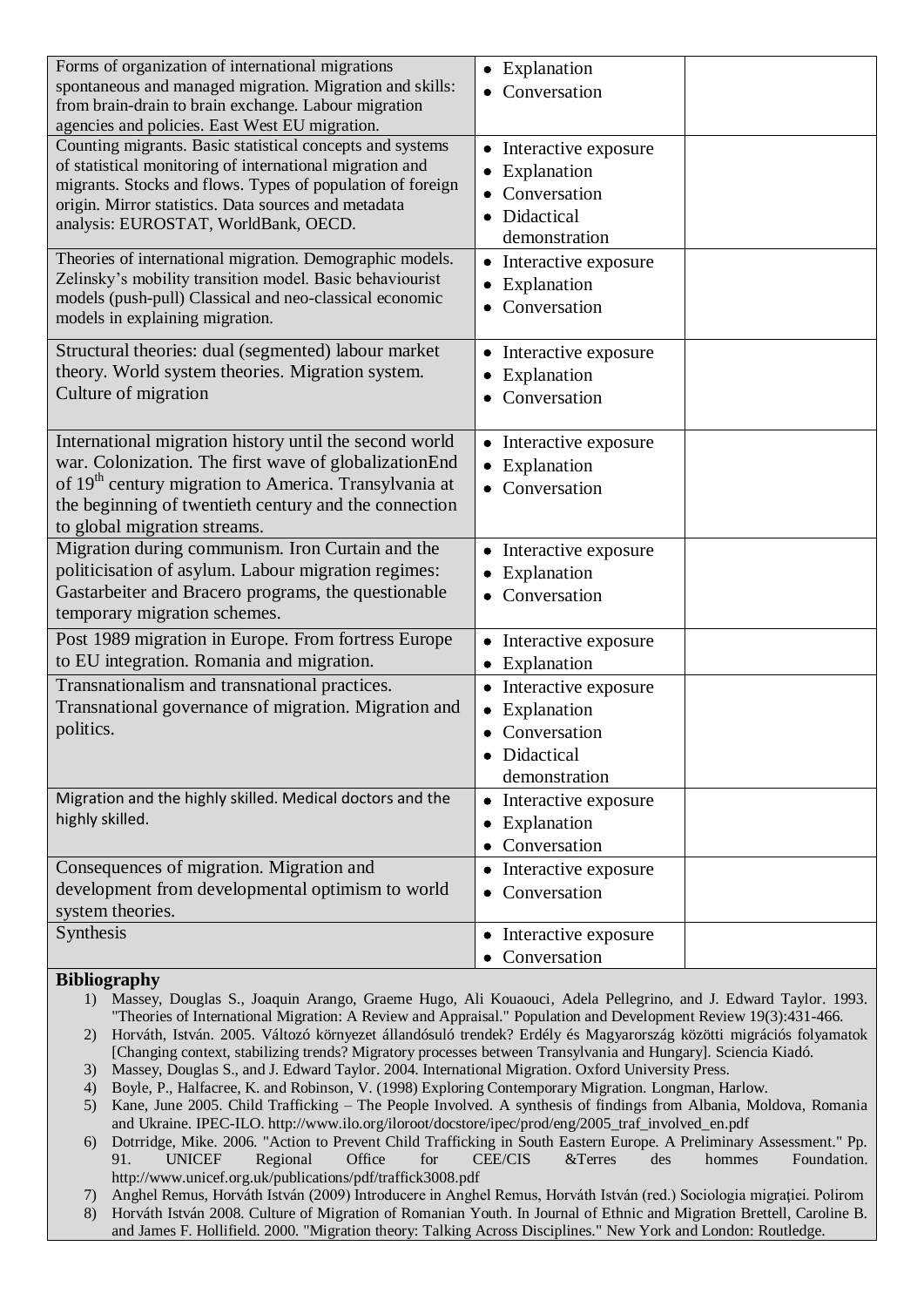| 8.2 Seminars / laboratories                        | Teaching methods                  | Remarks |
|----------------------------------------------------|-----------------------------------|---------|
| Presentation of portfolios on a selected thematic. | Group presentation and<br>debates |         |
| Presentation of portfolios on a selected thematic. | Group presentation and<br>debates |         |
| Presentation of portfolios on a selected thematic. | Group presentation and<br>debates |         |
| Presentation of portfolios on a selected thematic. | Group presentation and<br>debates |         |
| Presentation of portfolios on a selected thematic. | Group presentation and<br>debates |         |
| Presentation of portfolios on a selected thematic. | Group presentation and<br>debates |         |
| Presentation of portfolios on a selected thematic. | Group presentation and<br>debates |         |
| Presentation of portfolios on a selected thematic. | Group presentation and<br>debates |         |
| Presentation of portfolios on a selected thematic. | Group presentation and<br>debates |         |

Bibliography

UNCHR forced displacement, asylum trend[s http://www.unhcr.org/556725e69.html](http://www.unhcr.org/556725e69.html)

Dussault, G., Fronteira, I., & Cabral, J. (2009). *Migration of health personnel in the WHO European Region*: World Health Organization, Europe.

Galan, A., Olsavszky, V., & Vlădescu, C. (2011). Emergent challenge of health professional emigration: Romania's accession to the EU. In M. Wismar, C. B. Maier, I. A. Glinos, G. Dussault & J. Figueras (Eds.), *Health Professional Mobility and Health Systems. Evidence from 17 European countries* (pp. 449-478): The European Observatory on Health Systems and Policies.

Lowell, B. L., Findlay, A. M., & International Labour Office. International Migration, B. (2002). *Migration of highly skilled persons from developing countries : impact and policy responses : synthesis report*. Geneva: ILO

Pries, L. 2001: *New transnational social spaces : international migration and transnational companies in the early twenty-first century*. London; New York: Routledge.

Sassen, S. Cracked Casings: Notes towards an analytics for studying transnational processes 187-208

Mary M. Kritz GLOBALISATION AND INTERNATIONALISATION OF TERTIARY EDUCATION [http://www.un.org/esa/population/migration/turin/Symposium\\_Turin\\_files/P02\\_KRITZ\\_Rev3\\_Augst21.pdf](http://www.un.org/esa/population/migration/turin/Symposium_Turin_files/P02_KRITZ_Rev3_Augst21.pdf)

United, Nations and Europe Economic Commission for. 2017. "Defining and Measuring Circular Migration." [https://www.unece.org/fileadmin/DAM/stats/documents/ece/ces/bur/2016/February/14-Add1\\_Circular\\_migration.pdf](https://www.unece.org/fileadmin/DAM/stats/documents/ece/ces/bur/2016/February/14-Add1_Circular_migration.pdf)

Sandu, Dumitru. 2000. "Migrația Circulatorie Ca Strategie De Viață." *Sociologie Româneascã* 2/2000:5-29.

[https://www.academia.edu/15099028/Migratia\\_circulatorie\\_ca\\_strategie\\_de\\_viata\\_2000](https://www.academia.edu/15099028/Migratia_circulatorie_ca_strategie_de_viata_2000)

Triandafyllidou, Anna 2010. "Towards a Better Understanding of Circular Migration. Metoikos Concept Paper." Vol. *METOIKOS Project.* San Domenico di Fiesole: European University Institute, Robert Schuman Centre for Advanced Studies.

Waldinger, Roger David, and Michael Ira Lichter (2003) *How the other half works : immigration and the social*